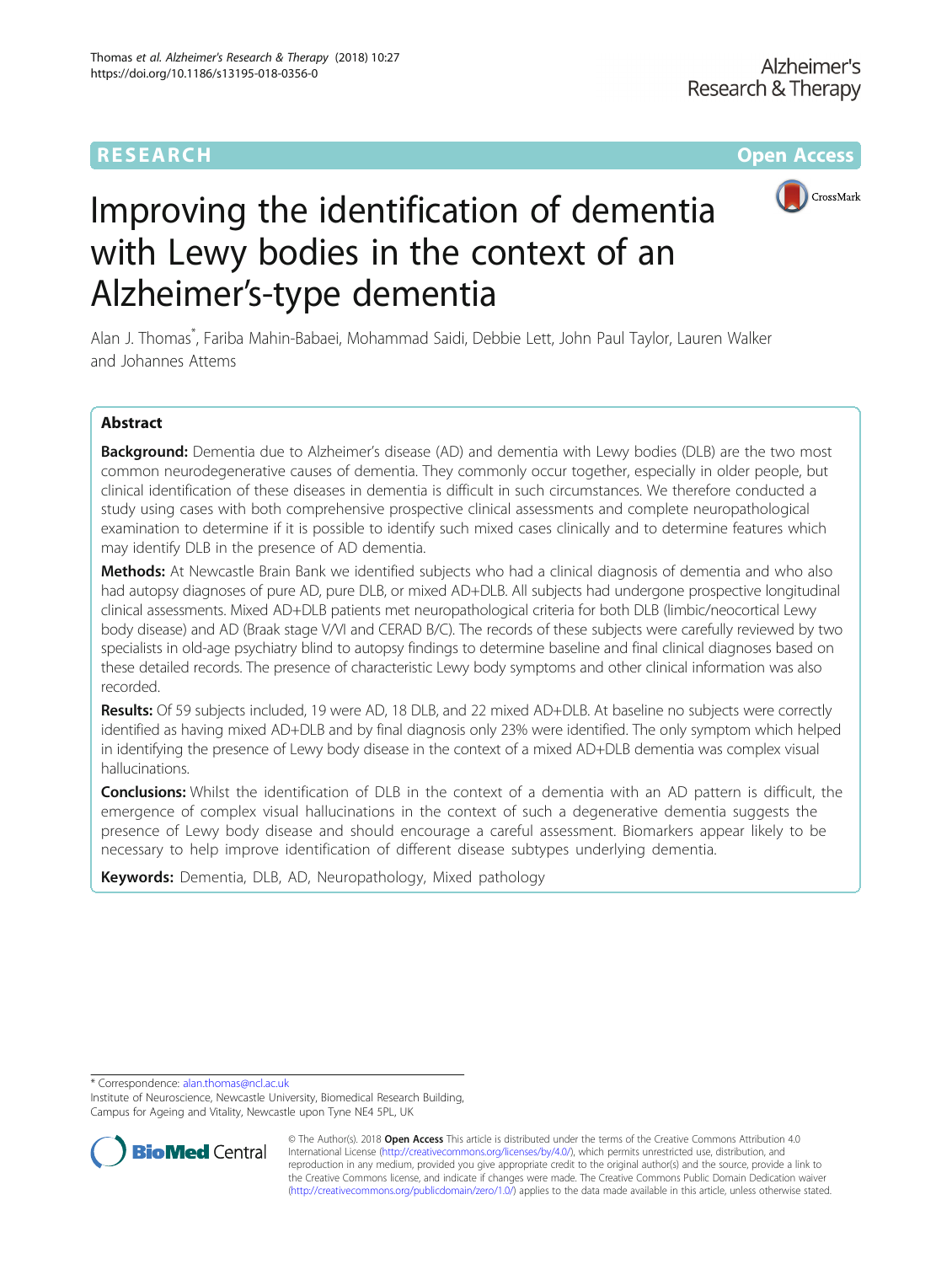## Background

The presence of Lewy bodies (LBs) in the cortex of people with dementia was first reported by Okazaki et al. in two patients in 1961 [\[1](#page-7-0)] but it was the larger case series from Kosaka et al. about 20 years later [\[2\]](#page-7-0) that established the link between dementia and cortical LB disease. Subsequent studies in the 1980s and 1990s led to the wider recognition of dementia with Lewy bodies (DLB) as a clinicopathological entity distinct from Alzheimer's disease (AD) and further led to the formulation of the international consensus diagnostic criteria for DLB [[3](#page-7-0), [4](#page-7-0)]. These diagnostic criteria have a high specificity, but their sensitivity is considerably lower despite improvements in clinical diagnostics with the incorporation of REM sleep behaviour disorder (RBD) and FP-CIT imaging [\[5](#page-7-0), [6\]](#page-7-0). Hence, many DLB patients are clinically misdiagnosed as AD and therefore not provided with appropriate treatment.

A few previous clinicopathological studies have endeavoured to determine a clinical correlate that that will help identify the clinical manifestation of DLB in the presence of co-morbid AD [\[7](#page-7-0)–[10\]](#page-7-0). Whilst suggesting that visuospatial dysfunction or visual hallucinations may help identify DLB in the context of an AD-type dementia, these studies have had low numbers (e.g. [\[8](#page-7-0)]), limited clinical assessments, and did not fulfil the full complement of consensus criteria required for definite AD and DLB [\[4](#page-7-0), [11](#page-7-0)–[14\]](#page-7-0).

It therefore remains unclear whether it is possible for clinicians to detect the presence of DLB by clinical assessment in the context of a dementia that is also due to AD, and if so what features might enable such identification. The clinical importance of identifying DLB to avoid inappropriate and dangerous use of antipsychotics is now well recognised [\[15](#page-7-0)], but missing people who develop DLB in the context of AD dementia puts people at risk of such adverse reactions. Furthermore, the prospect of disease-modifying drug therapies has encouraged the move towards identification of specific diseases and stratification of dementia subgroups by aetiology. The development of any successful disease-modifying treatments for amyloid, tau, or synuclein pathology would make the identification of co-morbidity highly important to facilitate stratification for treatment optimisation, especially as it has been demonstrated that co-morbid tau pathology confers a worse prognosis in patients with DLB [\[16](#page-7-0)]. We therefore investigated firstly whether specialist old-age psychiatrists could distinguish autopsy-confirmed mixed AD +DLB cases from those clinically and neuropathologically diagnosed as pure AD or pure DLB, and secondly what clinical features might enable such a distinction to be made.

# Methods

# Study cohort

We searched the Newcastle Brain Tissue Resource (NBTR) and identified 22 cases that fulfilled neuropathological

criteria for both full-blown AD and DLB, i.e. mixed AD +DLB. In addition, 19 cases were included that fulfilled neuropathological criteria for pure AD and 18 for pure DLB. Demographic data of our study cohort are displayed in Table [1.](#page-2-0) Cases came to autopsy between 2005 and 2015 and the AD subjects made up 20% of those in our brain bank; the DLB subjects made up 60%. All cases had longitudinal clinical data available that were retrieved from relevant research records and all secondary care health service records, detailing assessments, investigations, and management in memory/dementia services and all other health services (see below). All these clinical records were assessed by two specialists in old-age psychiatry (FMB and MS) who were blind to the autopsy findings.

## Clinical assignment of diagnoses

Assessment involved the specialists carefully reading all health service and research records, noting key symptoms, and summarising the data. Following this, each specialist then assigned baseline and final clinical diagnoses to all patients whilst blind to autopsy findings based on this information. Baseline diagnosis was that at the first recorded clinical assessment and final diagnosis was that made at the last time before death when all relevant clinical information was available (service records on terminal illness did not usually provide information relevant to making or altering a dementia subtype diagnosis). Where there was disagreement about the diagnosis (which occurred in 11 cases at baseline and 14 at final diagnosis, overall 21% of cases) a third independent expert in dementia diagnosis (AT) reviewed the records to assign a consensus final clinical diagnosis. Pure (p)AD and pDLB cases were diagnosed by applying standard diagnostic criteria (NIA-AA (2011) [\[17\]](#page-7-0) and Consensus DLB Third report (2005) [\[3\]](#page-7-0)). At baseline, the presence of any supportive LB features, e.g. delusions or depression, in a case (without core LB symptoms) raised the possibility of it being mixed. After baseline, the emergence of core LB symptoms or supportive symptoms in someone with gradual cognitive decline and worsening functional impairment (i.e. AD-like decline) raised the possibility of this case being mixed.

To ensure there was consistency in the identification of relevant clinical data, each specialist independently reviewed records on six patients who had been reviewed by the other specialist. Their records were compared and there was good agreement on the data obtained.

## Neuropathological diagnosis

At autopsy the right hemisphere, brainstem, and cerebellum were immersed and fixed in 4% buffered aqueous formalin for 4–6 weeks. Brain regions including frontal, temporal, parietal and occipital cortices, cingulate and hippocampus, striatum (including both caudate nucleus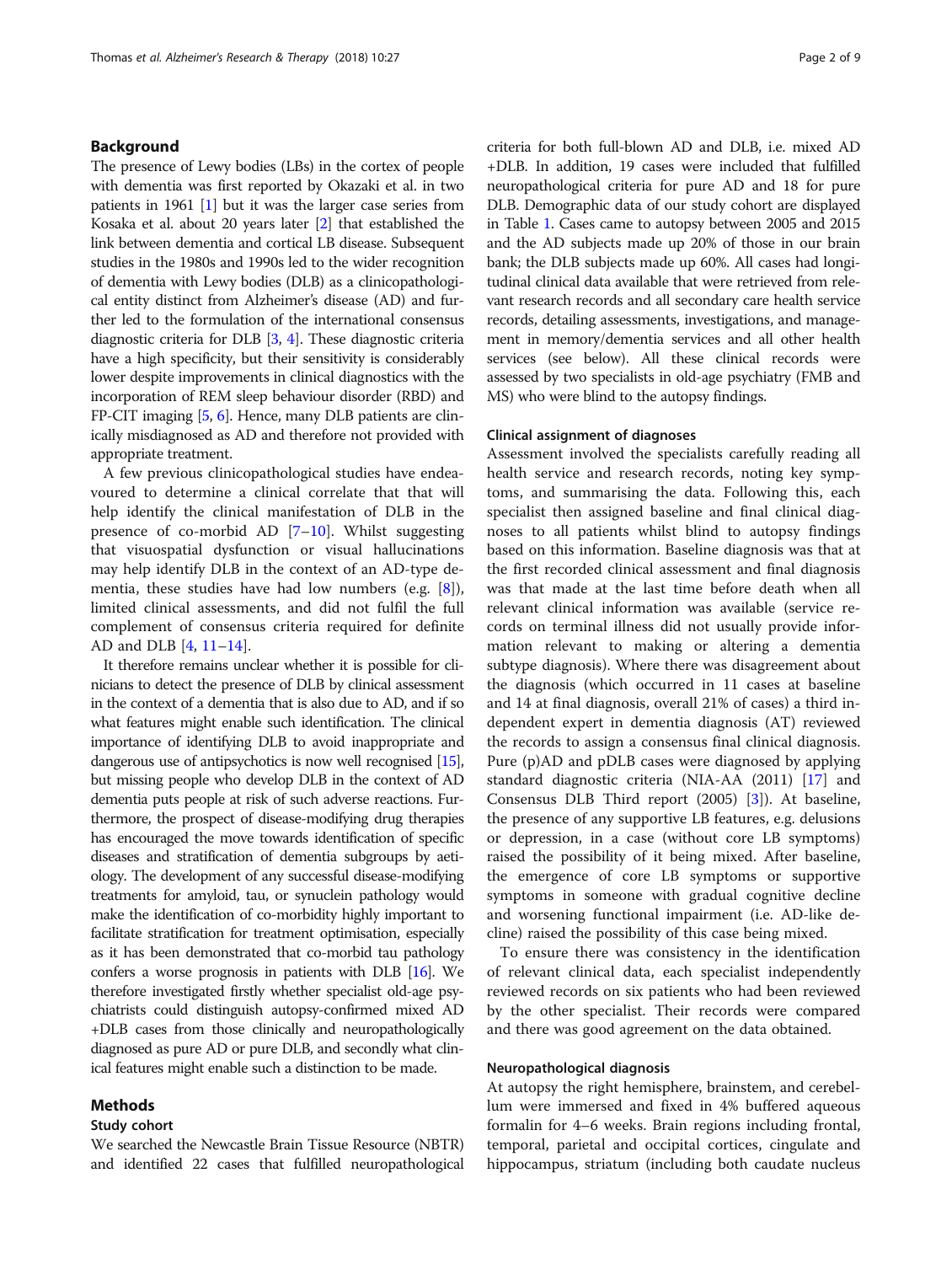<span id="page-2-0"></span>Table 1 Characteristics of subjects by final neuropathological diagnosis

| AD             | DLB            | Mixed AD+DLB   |                                          |
|----------------|----------------|----------------|------------------------------------------|
| $N = 19$       | $N = 18$       | $N = 22$       |                                          |
| 76.8<br>(9.3)  | 71.0<br>(6.1)  | 70.5<br>(9.0)  | $F = (2,56)$<br>3.4, $P = 0.04$          |
|                |                |                | DLB vs AD,<br>$P = 0.03$                 |
|                |                |                | DLB vs<br>mixed, $P = 0.87$              |
|                |                |                | AD vs mixed,<br>$P = 0.04$               |
| 82.7<br>(9.4)  | 76.9<br>(5.3)  | 78.2<br>(8.8)  | $F = (2,56)$ 2.6,<br>$P = 0.08$          |
|                |                |                | DLB vs AD,<br>$P = 0.03$                 |
|                |                |                | DLB vs mixed,<br>$P = 0.58$              |
|                |                |                | AD vs mixed,<br>$P = 0.16$               |
| 13:6           | 14:4           | 16:6           | $X = 0.41$ ,<br>$df = 2$ ,<br>$P = 0.82$ |
| 5.8<br>(2.5)   | 5.9<br>(1.9)   | 7.8<br>(2.6)   | $F = (2,56)$ 4.5,<br>$P = 0.015$         |
|                |                |                | DLB vs AD,<br>$P = 0.83$                 |
|                |                |                | DLB vs mixed,<br>$P = 0.02$              |
|                |                |                | AD vs mixed,<br>$P = 0.02$               |
| 18.0<br>(7.5)  | 25.3<br>(2.7)  | 22.0<br>(3.9)  | $F = (2,52)$ 8.5,<br>$P = 0.001$         |
|                |                |                | DLB vs AD,<br>$P = 0.001$                |
|                |                |                | DLB vs mixed,<br>$P = 0.01$              |
|                |                |                | AD vs mixed,<br>$P = 0.04$               |
| 5.9<br>(7.8)   | 12.8<br>(6.9)  | 6.8<br>(9.4)   | $F = (2,53)$ 3.6,<br>$P = 0.04$          |
|                |                |                | DLB vs AD,<br>$P = 0.01$                 |
|                |                |                | DLB vs mixed,<br>$P = 0.04$              |
|                |                |                | AD vs mixed,<br>$P = 0.75$               |
| 20.9<br>(13.8) | 25.4<br>(17.1) | 35.9<br>(28.7) | $F = (2,51)$ 2.5,<br>$P = 0.09$          |
|                |                |                | DLB vs AD,<br>$P = 0.40$                 |
|                |                |                | DLB vs mixed,<br>$P = 0.19$              |
|                |                |                | AD vs mixed,<br>$P = 0.05$               |
|                |                |                |                                          |

AD Alzheimer's disease, DLB dementia with Lewy bodies, MMSE Mini-Mental State Examination

and putamen), amygdala, midbrain, and locus coeruleus were embedded into paraffin wax, sectioned at 6 μm and mounted on 4% 3-aminopropyltriethoxysilane slides.

Immunostaining with monoclonal antibodies against hyper-phosphorylated tau (HP-τ; AT8, dilution 1:4000, Innogenetics, Ghent, Belgium), Aβ (4G8, dilution 1:15,000, 4G8, Signet Labs, Dedham, MA, USA), and  $\alpha$ synuclein (α-syn, dilution 1:200, Chemicon, Hofheim, Germany) was carried out. Prior to this, slides were microwaved for antigen retrieval in 0.01Mol L-1 citrate buffer for 10 min (AT8), pressure cooked in 0.01Mol L-1 EDTA for 90 s ( $\alpha$ -syn), or immersed for 1 h in Formic acid (4G8). Immunopositivity was assessed using a MENAPATH HRP polymer detection kit (Menarini diagnostics, Berkshire, UK) with chromagen 3,3 diaminobezidine (DAB) and counterstained with haematoxylin. Tissue was finally dehydrated through an alcohol series, cleared, and mounted using DPX (CellPath, Powys, UK).

Pathological diagnoses were assigned using internationally accepted criteria by a senior neuropathologist (JA). This included neurofibrillary tangle (NFT) Braak stages [\[11,](#page-7-0) [18\]](#page-7-0), CERAD scores [[13\]](#page-7-0), NIA-RI criteria, where Thal amyloid β phases were available NIA-AA criteria [\[12](#page-7-0), [14](#page-7-0), [19](#page-7-0)], and the Newcastle McKeith criteria for DLB [\[3](#page-7-0), [4](#page-7-0)]. Subjects were divided into three groups, pure AD (pAD), pure DLB (pDLB), and mixed AD+DLB, the latter being assigned when the neuropathological criteria was fulfilled for both AD and DLB [\[20](#page-8-0)]. Subjects assigned to the pAD and pDLB groups displayed only minimal concomitant pathology associated with other neurodegenerative diseases or cerebrovascular disease.

## Statistical analysis

The Statistical Package for Social Sciences software (SPSS version 23) was used for statistical evaluation. For group comparisons, chi-squared tests were used for categorical variables and for continuous variables we tested for normality of distribution and analysis of variance (ANOVA) and t tests or Mann Whitney tests were used. Clinician diagnostic accuracy (sensitivity, specificity, and overall accuracy) was calculated from standard 2 × 2 frequency tables and 95% confidence intervals for these calculated using Minitab (version 16.1). Inter-rater reliability was assessed using the kappa coefficient.

The tissue and associated data used in this study were from the NBTR and used in accordance with ethical approvals for NBTR.

## Results

## General observations

Study demographics are displayed in Table 1. Patients with a neuropathological diagnosis of mixed AD+DLB and those diagnosed as pDLB were significantly younger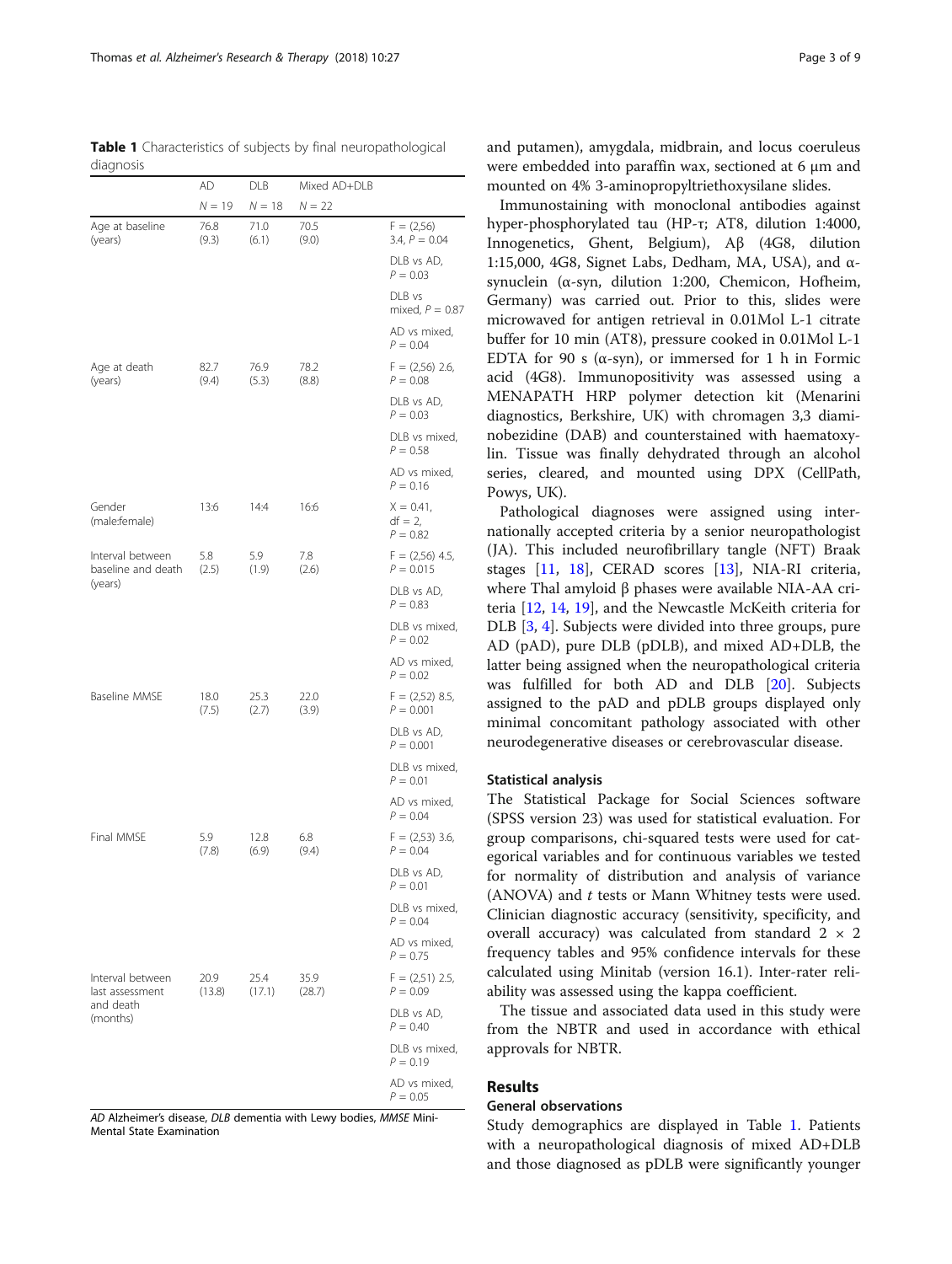than pAD patients at baseline clinical assessment ( $P <$ 0.05). Patients with a neuropathological diagnosis of mixed AD+DLB had a significantly longer time interval between baseline clinical assessment and death compared to both pAD and pDLB ( $P < 0.05$ ). At baseline, the Mini-Mental State Examination (MMSE) score in pAD cases was significantly lower than in the mixed AD +DLB group ( $P < 0.05$ ), while such a difference was not observed at final assessment ( $P = 0.75$ ). Although not statistically significant, the interval between last clinical assessment and death was longer in the mixed AD +DLB group compared to the pAD  $(P = 0.05)$  and pDLB  $(P = 0.19)$  groups. Controlling for such differences did not affect any of the findings below.

## Baseline clinical diagnoses

At baseline none of the subjects who had mixed AD +DLB pathology were diagnosed as such. Each had been given a specific subtype diagnosis. Thus, sensitivity of clinical diagnosis for neuropathologically mixed AD +DLB at baseline was 0% and specificity was 100%, giving an overall diagnostic accuracy of 62.7%. For pAD the sensitivity was 74% (95% confidence interval, 49 to 91), the specificity was 63% (95% confidence interval, 46 to 77), and the overall diagnostic accuracy was 66% (95% confidence interval 53 to 78), and for pDLB the sensitivity was 89% (95% confidence interval 65 to 99), the specificity was 78% (95% confidence interval 62 to 89), and the overall diagnostic accuracy was 81% (95% confidence interval 69 to 90). The kappa coefficient for inter-rater reliability at baseline assessments was 0.56.

## Final clinical diagnosis

At final clinical assessment ten individuals were assigned a clinical diagnosis of mixed AD+DLB, however only five of these of these fulfilled neuropathological criteria for mixed AD and DLB at post-mortem examination. Of the 22 neuropathologically diagnosed mixed AD+DLB cases, the remaining seventeen were either given a clinical diagnosis of AD ( $n = 7$ ) or DLB ( $n = 10$ ). Thus, the sensitivity for mixed AD+DLB was only 23% (95% confidence interval, 8 to 45) although the final specificity was 87% (95% confidence interval, 71 to 96), giving an overall diagnostic accuracy of 63% (95% confidence interval, 49 to 75). For the pAD cases final sensitivity was 68% (95% confidence interval, 43 to 87) and the specificity was 80% (95% confidence interval, 64 to 91) (overall accuracy 76% (95% confidence interval, 63 to 86)) and for pDLB it was 89% (95% confidence interval, 65 to 99) and 71% (95% confidence interval, 45 to 89), respectively (overall accuracy 76% (95% confidence interval, 63 to 86)). The kappa coefficient for inter-rater reliability for final assessments was 0.59.

## Individual symptoms

We also explored whether core, suggestive, and supportive symptoms of DLB might individually be useful to clinically identify neuropathologically mixed AD+DLB cases (see Table [2\)](#page-4-0). As expected, three key LB symptoms, complex visual hallucinations (VH), parkinsonism, and RBD, had different frequencies between the groups. At baseline, VH were less frequent in the mixed AD+DLB cases compared to pDLB ( $P < 0.01$ ), with no difference between mixed AD+DLB and pAD. However, 50% of mixed AD+DLB cases went on to develop VH during the time course of the disease, which was significantly higher than the pAD group ( $P < 0.05$ ), although still lower than the pDLB group ( $P < 0.01$ ). At baseline, the prevalence of RBD in neuropathologically mixed AD +DLB cases was significantly lower than in pDLB cases ( $P < 0.01$ ) and was not different from the pAD group ( $P = 0.46$ ), which was similar when assessing the groups for the emergence of RBD at any point for the disease duration. Whilst parkinsonism occurred in more people with mixed AD+DLB than in those with pAD this was not statistically different. Correcting for differences in age and dementia severity (MMSE score) did not affect this finding. Similarly, cognitive fluctuations and neuroleptic sensitivity were identified in similar proportions in mixed AD +DLB cases and pAD cases, rendering these features not useful for identifying mixed AD+DLB cases. None of the other clinical features examined approached significant differences (see Table [2](#page-4-0)).

# Mixed cases

Of the 22 neuropathologically mixed AD+DLB cases, eight had a baseline diagnosis of DLB and all of these were regarded as having clinical DLB as their final diagnosis. Of the 14 who had AD as the baseline diagnosis, seven subsequently had AD as their final diagnosis and none of these had any identifiable LB symptoms at any stage. The other seven did develop LB symptoms and five of these were diagnosed as mixed AD+DLB while the other two had a final diagnosis of DLB. In these latter two cases the gradual onset of degenerative dementia was regarded as being due to DLB with LB symptoms emerging later which enabled differentiation from AD.

Since these findings in the mixed group suggest that the emergence of LB symptoms in the context of an AD presentation should raise concerns about the presence of LB disease, we compared these with the 19 pure AD cases. Two of these 19 cases appeared also to later develop VH. One had VH but importantly these were not the complex VH in the DLB diagnostic criteria, but simple fleeting hallucinations, which often are associated with poor eyesight. In the other case the patient had an initial paranoid psychosis and developed parkinsonism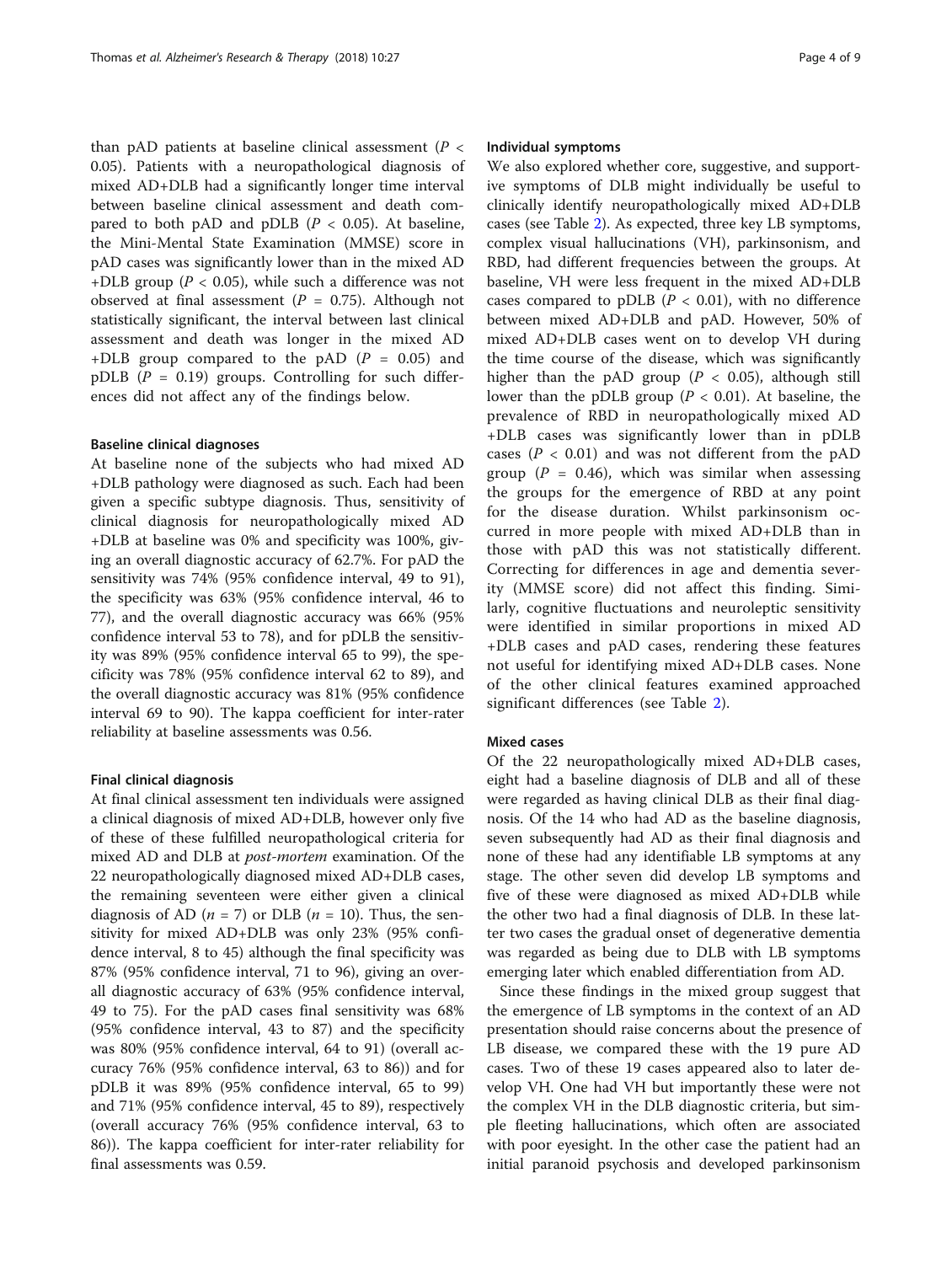## <span id="page-4-0"></span>Table 2 Lewy body symptoms by final neuropathological diagnosis

|                                              | <b>AD</b> | <b>DLB</b> | Mixed AD+DLB |                                                |
|----------------------------------------------|-----------|------------|--------------|------------------------------------------------|
|                                              | $N = 19$  | $N = 18$   | $N = 22$     |                                                |
| Core and suggestive symptoms                 |           |            |              |                                                |
| Cognitive fluctuations ever                  | 5 (26%)   | $9(50\%)$  | 8 (36%)      | $X = 2.23$ , df = 2, $P = 0.33$                |
| Complex visual hallucinations at any time    | 3 (16%)   | 17 (94%)   | 11 (50%)     | $X = 23.0$ , df = 2, $P < 0.001$               |
|                                              |           |            |              | AD vs mixed, $X = 5.31$ , df = 1, $P = 0.02$   |
|                                              |           |            |              | DLB vs mixed, $X = 9.30$ , df = 1, $P < 0.01$  |
| Complex visual hallucinations at baseline    | 1(5%)     | 12 (67%)   | 3(14%)       | $X = 20.86$ , df = 2, $P < 0.01$               |
|                                              |           |            |              | AD vs mixed, $X = 0.81$ , df = 1, $P = 0.36$   |
|                                              |           |            |              | DLB vs mixed, $X = 11.88$ , df = 1, $P < 0.01$ |
| Complex visual hallucinations emerging later | 2(11%)    | 5(28%)     | 8 (36%)      | $X = 3.67$ , df = 2, $P = 0.16$                |
|                                              |           |            |              | AD vs mixed, $X = 3.69$ , df = 1, $P = 0.055$  |
|                                              |           |            |              | DLB vs mixed, $X = 0.33$ , df = 1, $P = 0.564$ |
| Parkinsonism at any time                     | 4 (21%)   | 12 (67%)   | 10 (45%)     | $X = 7.83$ , df = 2, $P = 0.02$                |
|                                              |           |            |              | AD vs mixed, $X = 2.7$ , df = 1, $P = 0.1$     |
|                                              |           |            |              | DLB vs mixed, $X = 1.80$ , df = 1, $P = 0.15$  |
| Parkinsonism at baseline                     | 1(5%)     | 8 (44%)    | 5 (23%)      | $X = 7.86$ , df = 2, $P = 0.02$                |
|                                              |           |            |              | AD vs mixed, $X = 2.49$ , df = 1, $P = 0.13$   |
|                                              |           |            |              | DLB vs mixed, $X = 1.36$ , df = 1, $P = 0.2$   |
| Parkinsonism emerging later                  | 3(16%)    | 4 (22%)    | 5 (23%)      | $X = 0.36$ , df = 2, $P = 0.84$                |
| RBD at any time                              | 4 (21%)   | 12 (67%)   | 7 (32%)      | $X = 7.83$ , df = 2, $P = 0.02$                |
|                                              |           |            |              | AD vs mixed, $X = 0.60$ , df = 1, $P = 0.34$   |
|                                              |           |            |              | DLB vs mixed, $X = 4.82$ , df = 1, $P = 0.03$  |
| RBD at baseline                              | 1(5%)     | 6 (33%)    | $0(0\%)$     | $X = 11.69$ , df = 2, $P < 0.01$               |
|                                              |           |            |              | AD vs mixed, $X = 1.19$ , df = 1, $P = 0.46$   |
|                                              |           |            |              | DLB vs mixed, $X = 8.63$ , df = 1, $P < 0.01$  |
| RBD emerging later                           | 3(16%)    | 6(33%)     | 7 (32%)      | $X = 1.83$ , df = 2, $P = 0.4$                 |
| Neuroleptic sensitivity at any time          | 3(16%)    | 2 (11%)    | 3(14%)       | $X = 0.17$ , df = 2, $P = 0.92$                |
| Exposed to use of neuroleptic                | 7 (37%)   | 9(50%)     | 12 (55%)     | $X = 1.35$ , df = 2, $P = 0.51$                |
| Supportive symptoms                          |           |            |              |                                                |
| Falls at any time                            | 7 (37%)   | 9(50%)     | 11 (50%)     | $X = 0.90$ , df = 2, $P = 0.64$                |
| Other hallucinations at any time             | 1(5%)     | 2(11%)     | 5(23%)       | $X = 2.79$ , df = 2, $P = 0.25$                |
| Delusions at any time                        | 3(16%)    | 7 (39%)    | 6 (27%)      | $X = 2.79$ , df = 2, $P = 0.25$                |
| Depression at any time                       | 10 (53%)  | 9(50%)     | 6(27%)       | $X = 3.30$ , df = 2, $P = 0.19$                |
| Anxiety at any time                          | 11 (58%)  | 9(50%)     | 11 (50%)     | $X = 0.32$ , df = 2, $P = 0.85$                |
| Behavioural disturbance at any time          | 11 (58%)  | 8 (44%)    | 12 (55%)     | $X = 0.73$ , df = 2, $P = 0.70$                |

AD Alzheimer's disease, DLB dementia with Lewy bodies, RBD REM sleep behaviour disorder

on antipsychotics as well as a dementia. He also had an abnormal 123I-FP-CIT SPECT dopaminergic imaging scan which was thought clinically and at autopsy to be due to brainstem cerebrovascular disease.

# Discussion

We found that identification of DLB in the context of an AD pattern of dementia is difficult but that complex visual hallucinations emerging later in the course of an AD-type dementia suggest the presence of additional LB disease pathology and, thus, mixed AD+DLB. This finding is consistent with other studies, though importantly these did not assess mixed cases  $[7-10]$  $[7-10]$  $[7-10]$  $[7-10]$ . In such circumstances a careful review of the diagnosis is merited, including scrutiny for other symptoms of LB disease, and antipsychotic medication should be avoided.

At baseline none of the mixed AD+DLB cases was identified and even at final assessment, with full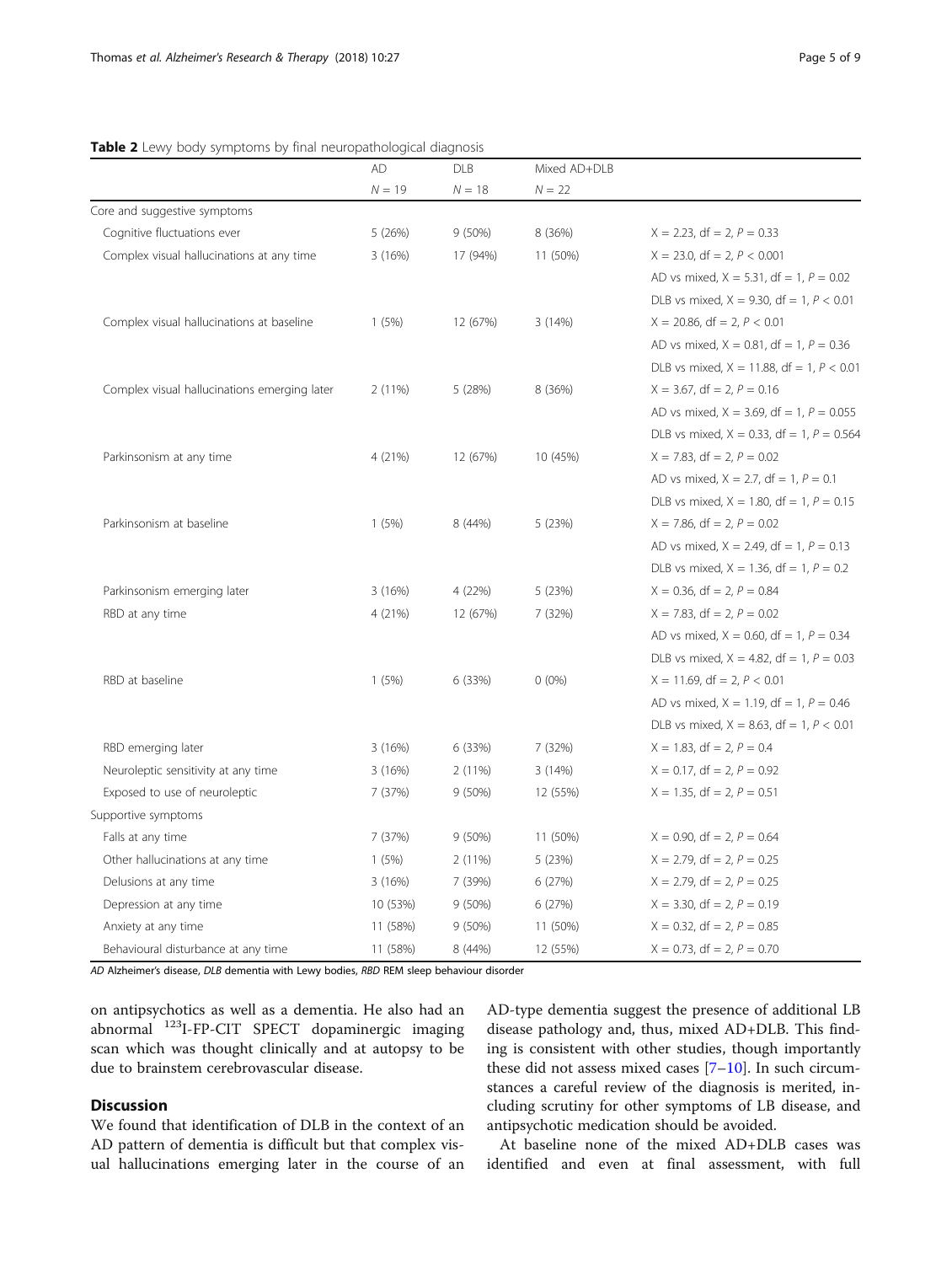information on the evolution of the dementia, sensitivity for detecting mixed AD+DLB was only 23%. Whilst we found that the emergence of complex VH suggests the presence of additional LB disease pathology and thus mixed AD+DLB, no other DLB features proved useful for identifying the presence of LB disease in the mixed AD+DLB group in our study. Although parkinsonism occurred more often in people who had mixed AD+DLB this was not significantly greater than in AD, especially later on in the illness where involvement of the substantia nigra by tau pathology can cause parkinsonism [\[18](#page-7-0)]. However, the likelihood that parkinsonism in the context of AD may be due to vascular causes at baseline (see the end of the [Results](#page-2-0) section) suggests that the presence of parkinsonism due to Parkinson's disease may be a useful feature in identifying mixed AD+DLB if this can be reliably identified. Similarly, RBD occurred more frequently in mixed AD+DLB but not significantly more often than in AD, especially later. It is surprising that several pAD cases were identified as having RBD since this feature is highly specific for LB disease and these are likely to have been false positives, a finding that is probably related to the difficulty in accurately identifying RBD in people with more severe dementia where reliable clinical information can be difficult to obtain. Overall, although RBD and parkinsonism appeared to emerge in a few pAD subjects, we are uncertain about the validity of these symptoms and do not regard these in the context of more advanced dementia as symptoms which would be useful in supporting a DLB diagnosis. Although RBD is highly specific to synucleinopathies it is difficult to reliably identify it clinically, and parkinsonism is both difficult to identify clinically and may be due to other pathologies, especially in more severe dementia.

One reason for the 'failure' to identify symptoms is that the secondary pathology may not be present or advanced enough to be detected clinically at the early disease stage, since study subjects were only at the mild dementia stage at baseline assessment. Alternatively, the secondary pathology may be present but clinical assessment alone is not sensitive enough to detect this and biomarkers are necessary to do so. The absence of such biomarker data is a limitation of our study, though one which reflects the period in which cases were assessed. There are two biomarkers validated against autopsy and of proven diagnostic value in distinguishing DLB from AD, dopaminergic imaging (specifically, FP-CIT SPECT imaging [\[21](#page-8-0)]) and cardiac MIBG imaging [\[22](#page-8-0)]. None of our subjects had MIBG since this is rarely used in the United Kingdom, and only 16 had FP-CIT dopaminergic scans. These cases were spread across the groups so that the numbers were too low for meaningful comparison. None of our patients had *in vivo* amyloid or tau imaging and such assessments may make it possible in future to identify AD in such mixed cases. Preliminary studies investigating the tau ligand 18F-AV-1451 have indicated increased binding of  $^{18}$ F-AV-1451 in the medial temporal lobe can distinguish AD from probable DLB patients  $[23]$  $[23]$ , and elevated cortical binding of  $^{18}$ F-AV-1451 to tau in DLB patients is associated with a decline in cognition [\[24\]](#page-8-0). Furthermore, a quantitative post-mortem pathological study has demonstrated a higher hyperphosphorylated tau burden in neuropathologically mixed AD+DLB cases that had a clinical presentation of AD compared with those with a DLB phenotype [\[20\]](#page-8-0). This may indicate that these cases were originally following the typical course of AD and developed LB pathology later. Currently there are no synuclein-specific ligands for in vivo imaging to identify LB disease. In the future the use of such disease-specific imaging is likely to aid differential diagnosis and disease stratification for clinical trials, though currently the cost of such scans prohibits widespread use and it is likely that criteria will be needed to target such scans that will include identifying clinical features such as complex visual hallucinations that support the presence of LB disease.

When we focussed our analysis on the neuropathologically mixed AD+DLB cases this helped to further elucidate the difficulty in identification of LB disease in such patients. About one-third (8 of 22) of the patients appeared to begin their illness with clinical features consistent with DLB. Such cases may have had co-AD pathology at this time or may subsequently have developed AD pathology, but since no specific AD symptoms allow its identification and no amyloid or tau biomarkers were used in this study then such AD could not be identified clinically. Another third (7 of 22) of the neuropathologically mixed AD+DLB cases had a typical AD presentation with no features suggestive of LB disease at all. The final third of neuropathologically mixed AD+DLB cases did have clear core and/or suggestive features of DLB, but in these cases DLB-associated symptoms emerged later. These findings are consistent with previous reports that high-level Alzheimer's pathology masks the additional presence of characteristic LB symptoms and thus the manifestation of LB disease  $[25]$  $[25]$ . Specifically, it is not amyloid burden [[26\]](#page-8-0) but tau pathology burden that obscures the presence of additional LB disease [\[27](#page-8-0)].

Clinico-pathological studies have endeavoured to determine a clinical correlate that that will best predict the clinical manifestation of DLB in the presence of comorbid AD. Comparison with these earlier studies is limited by the different criteria being used such that, for example, Lewy Body Variant (LBV) of AD was a broader category including people with lower Braak stages than in our study. Tiraboschi and colleagues found that visual hallucinations were a highly specific feature for differentiating DLB and AD in a neuropathologically validated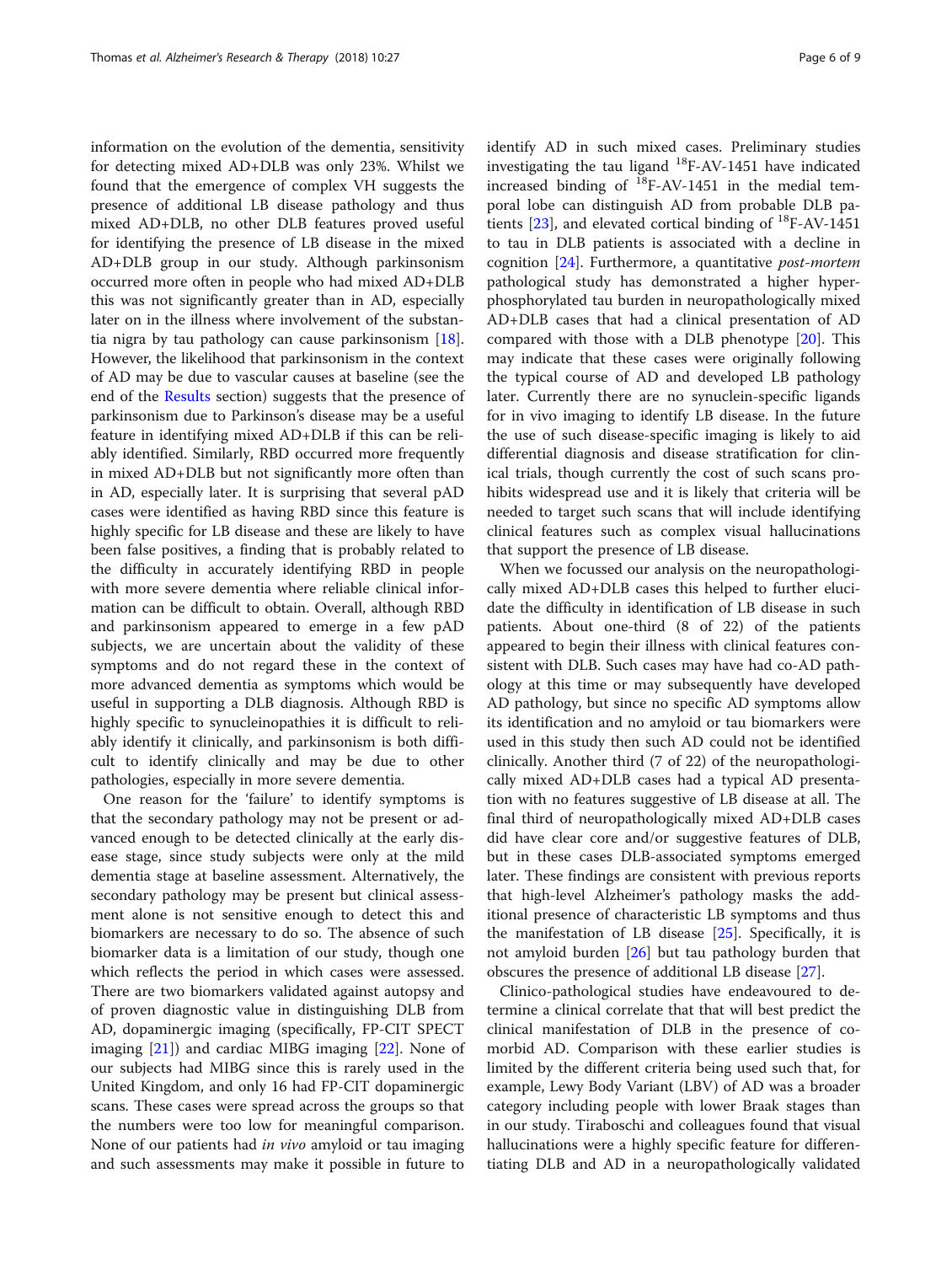cohort of AD and DLB [\[7](#page-7-0)], and we have now shown that the development of such hallucinations in people with an AD pattern of dementia indicates the presence of DLB co-pathology, that is a mixed AD+DLB dementia. An early study by Hansen et al. found visuospatial dysfunction, deficits in verbal fluency and attention, and mild parkinsonian features to be more prominent in patients with mixed AD+DLB pathology (termed by the authors as Lewy body variant of AD) than in patients showing AD pathology only [[8\]](#page-7-0). However, this study was limited by a relatively low sample size (nine mixed AD +DLB), the use of ubiquitin immunolabelling rather than α-synuclein for the detection of LB, and the absence of a pure DLB group for comparison. Another study found a higher frequency of visual hallucinations in mixed AD +DLB cases compared to pure AD cases, but failed to detect clinical differences between mixed AD+DLB and pure DLB [[9\]](#page-7-0). This study used α-synuclein immunohistochemistry for some subjects but had limited ascertainment of important clinical symptoms (e.g. visual hallucinations or cognitive fluctuations) as these were not specifically clinically assessed. They did find, however, that extrapyramidal symptoms were more frequent in the mixed AD+DLB group but this was confounded by the large proportion of patients (about two-thirds) on antipsychotic drugs. A more recent study using αsynuclein labelling in all cases compared autopsyconfirmed mixed AD+DLB to classical AD and DLB cases in patients with mild dementia at their first clinical assessment [\[10\]](#page-7-0). This study included detailed neuropsychological assessment of patients but less thorough clinical evaluation of characteristic DLB symptoms. It found expected differences between classical AD and classical DLB groups (worse visuospatial function and better memory, as well as more extrapyramidal symptoms in DLB), but no differences were identified between the mixed AD+DLB patient group and the AD group. In addition, it is important to note that neuropathological assessment in the aforementioned studies did not fulfil the full complement of consensus criteria required for definite AD and DLB [[4](#page-7-0), [11](#page-7-0)–[13,](#page-7-0) [19\]](#page-7-0). For example, the study by Yoshizawa and colleagues [[10](#page-7-0)] contained cases with neurofibrillary tangle (NFT) Braak stage IV in their AD and mixed AD+DLB groups whilst their DLB group contained cases with NFT Braak stage III, both of which would be categorised as having intermediate AD neuropathologic change according to the National Institute on Ageing—Alzheimer's Association criteria [[19](#page-7-0)].

Another point to consider is the putative interactions between multiple pathologies and the cumulative effect this exerts on clinical dementia. Studies have demonstrated that co-morbid pathologies are common in DLB [[28](#page-8-0)–[31](#page-8-0)]; in particular, AD neuropathology has been shown to associate with the timing and onset of demen-tia in Lewy body diseases [\[16](#page-7-0), [32](#page-8-0)]. Furthermore αsynuclein has been shown to promote the aggregation of both hyper-phosphorylated tau and β amyloid [\[33,](#page-8-0) [34](#page-8-0)], which in the context of LB disease may enhance clinical features associated with AD and mask the DLB phenotype.

The prevalence of DLB varies depending on the type of study and provenance of the patients, with brain bank studies reporting DLB as constituting 12.5% of dementia, hospital clinical studies indicating 7.2%, and community studies reporting only 4.2% [\[35](#page-8-0)]. Whilst some of the differences in these figures may result from selection bias, other factors are also important. Some of these 'missing' DLB cases seem to reflect clinical experience and thus expertise in diagnosis, with one study reporting variation amongst secondary care settings in England ranging from DLB constituting 2% of diagnosed dementia cases to DLB making up 8% of dementia, a finding not explainable by regional variation or service type [\[36](#page-8-0)]. However, in ADNI, subjects were thoroughly assessed and diagnosed with either clinical dementia due to AD or mild cognitive impairment (MCI) due to AD, and yet at autopsy DLB was found in 45.5% of cases [\[37](#page-8-0)]. This finding again demonstrates the high prevalence of unidentified LB disease even in a thoroughly assessed AD cohort. Others have reported that about 50% of AD cases have significant LB pathology [\[38](#page-8-0)]. Approaching this from the DLB diagnosis end, then perhaps 80% of such cases have some AD co-pathology [\[3](#page-7-0)]. It is important to distinguish between mixed pathology [\[31](#page-8-0)], which includes all different degrees of severity, and mixed dementia, which only refers to cases which show the full-blown pathology of two (or more) diseases such as mixed AD+DLB [\[20](#page-8-0), [39](#page-8-0)]. The number of 'missed' LB cases depends on such definitions. However, our study suggests that whilst many of these 'missing LB cases' cannot be identified, at least without specific biomarkers, careful assessment for the presence of complex visual hallucinations would help in identifying many such cases.

This study benefited from having a thorough diagnostic review by specialist doctors using all available clinical and research records, and by the comprehensive neuropathological assessments of all cases. Although our subjects had detailed clinical and research records available, recording the prospective development of symptoms in their dementia, they were not all specifically prospectively reviewed in a research study designed to identify LB symptoms and so we cannot be sure that all relevant symptoms were assessed at reviews. It should also be noted that the mean time interval between final clinical assessment and death in the neuropathologically mixed AD+DLB group was just over 3 years, therefore giving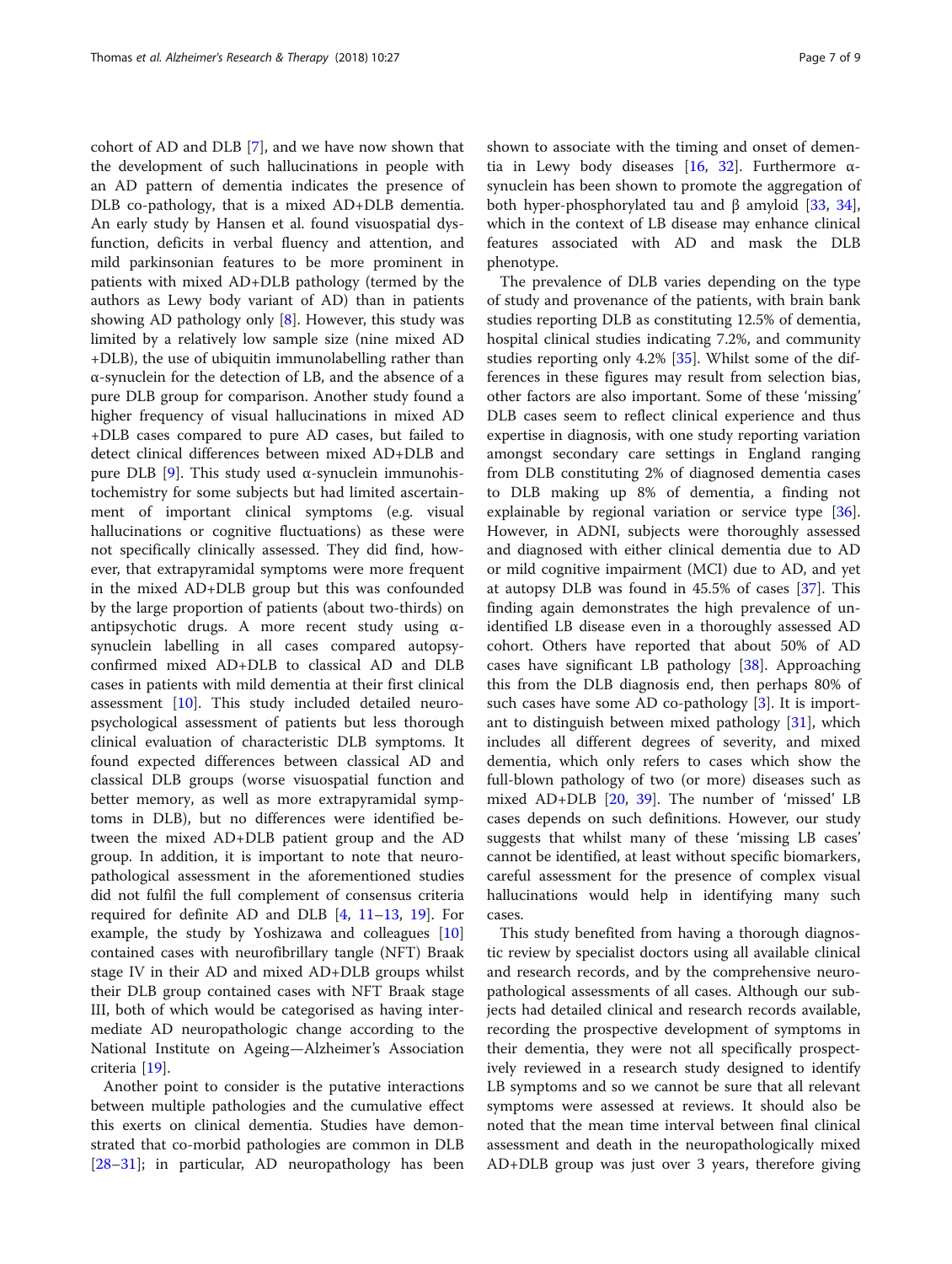<span id="page-7-0"></span>time for progression of LB pathology and clinical expression of associated symptoms prior to neuropathological assessment. Furthermore, we have discussed the absence of biomarkers in this study above, reflecting the era in which our brain bank subjects were assessed.

## Conclusions

Careful evaluation for complex visual hallucinations can help identify the presence of Lewy body disease in the context of a dementia with a gradual decline typical of AD. Such recognition of mixed AD+DLB may improve clinical care by optimising DLB treatment in this context. The recognition of multiple pathologies underlying a dementia will become even more important when disease-modifying treatments become available which target specific pathologies, e.g. amyloid deposition. The use of biomarkers appears likely to be necessary for such disease identification.

#### Abbreviations

AD: Alzheimer's disease; DLB: Dementia with Lewy bodies; LB: Lewy body; MMSE: Mini-Mental State Examination; NBTR: Newcastle Brain Tissue Resource; NFT: Neurofibrillary tangle; p: Pure; RBD: REM sleep behavior disorder; VH: Visual hallucinations

### Acknowledgements

We are grateful to those who donated their tissue to the NBTR which made this research possible.

#### Funding

The research was supported by the National Institute for Health Research (NIHR) Newcastle Biomedical Research Unit in Lewy Body Dementia based at Newcastle upon Tyne Hospitals NHS Foundation Trust and Newcastle University. The views expressed are those of the authors and not necessarily those of the NHS, the NIHR, or the Department of Health.

#### Availability of data and materials

The tissue and associated data used in this project are available on request from NBTR in accordance with our approvals processes.

## Authors' contributions

AT obtained funding, carried out clinical diagnoses, wrote the paper, and conducted the analyses. MS and FMB acquired the clinical data and carried out clinical diagnoses, and contributed to the analyses and writing of the paper. LW and JA carried out the neuropathological assessments and contributed to the writing of the paper. DL and JPT interpreted the data and contributed to the writing of the paper. All authors read and approved the final manuscript.

### Ethics approval and consent to participate

The tissue and associated data used in this study were from the Newcastle Brain Tissue Resource (NBTR) and used in accordance with ethical approvals for NBTR.

## Consent for publication

All authors approved the final manuscript and consent to its publication.

## Competing interests

AT has received support from GE Healthcare for investigator-led research. JPT has received honoraria from GE Healthcare for educational presentations. The remaining authors declare that they have no competing interests.

## Publisher's Note

Springer Nature remains neutral with regard to jurisdictional claims in published maps and institutional affiliations.

## Received: 17 October 2017 Accepted: 7 February 2018 Published online: 01 March 2018

#### References

- 1. Okazaki H, Lipkin LE, Aronson SM. Diffuse intracytoplasmic ganglionic inclusions (Lewy type) associated with progressive dementia and quadriparesis in flexion. J Neuropathol Exp Neurol. 1961;20:237–44.
- 2. Kosaka K, Yoshimura M, Ikeda K, Budka H. Diffuse type of Lewy body disease: progressive dementia with abundant cortical Lewy bodies and senile changes of varying degree—a new disease? Clin Neuropathol. 1984;3: 185–92.
- 3. McKeith IG, Dickson DW, Lowe J, Emre M, O'Brien JT, Feldman H, Cummings J, Duda JE, Lippa C, Perry EK, et al. Diagnosis and management of dementia with Lewy bodies. Third report of the DLB consortium. Neurology. 2005;65: 1863–72.
- 4. McKeith IG, Boeve BF, Dickson DW, Halliday G, Taylor JP, Weintraub D, Aarsland D, Galvin J, Attems J, Ballard CG, et al. Diagnosis and management of dementia with Lewy bodies: fourth consensus report of the DLB Consortium. Neurology. 2017;89:88–100.
- 5. Ferman TJ, Boeve BF, Smith GE, Lin SC, Silber MH, Pedraza O, Wszolek Z, Graff-Radford NR, Uitti R, Van Gerpen J, et al. Inclusion of RBD improves the diagnostic classification of dementia with Lewy bodies. Neurology. 2011;77: 875–82.
- 6. Walker Z, Jaros E, Walker RW, Lee L, Costa DC, Livingston G, Ince PG, Perry R, McKeith I, Katona CL. Dementia with Lewy bodies: a comparison of clinical diagnosis, FP-CIT single photon emission computed tomography imaging and autopsy. J Neurol Neurosurg Psychiatry. 2007;78:1176–81.
- Tiraboschi P, Salmon DP, Hansen LA, Hofstetter RC, Thal LJ, Corey-Bloom J. What best differentiates Lewy body from Alzheimer's disease in early-stage dementia? Brain. 2006;129:729–35.
- 8. Hansen L, Salmon D, Galasko D, Masliah E, Katzman R, DeTeresa R, Thal L, Pay MM, Hofstetter R, Klauber M, et al. The Lewy body variant of Alzheimer's disease: a clinical and pathologic entity. Neurology. 1990;40:1–8.
- 9. Weiner MF, Hynan LS, Parikh B, Zaki N, White CL 3rd, Bigio EH, Lipton AM, Martin-Cook K, Svetlik DA, Cullum CM, et al. Can Alzheimer's disease and dementias with Lewy bodies be distinguished clinically? J Geriatr Psychiatry Neurol. 2003;16:245–50.
- 10. Yoshizawa H, Vonsattel JP, Honig LS. Early neuropsychological discriminants for Lewy body disease: an autopsy series. J Neurol Neurosurg Psychiatry. 2013;84:1326–30.
- 11. Alafuzoff I, Arzberger T, Al-Sarraj S, Bodi I, Bogdanovic N, Braak H, Bugiani O, Del-Tredici K, Ferrer I, Gelpi E, et al. Staging of neurofibrillary pathology in Alzheimer's disease: a study of the BrainNet Europe Consortium. Brain Pathol. 2008;18:484–96.
- 12. Thal DR, Rub U, Orantes M, Braak H. Phases of A beta-deposition in the human brain and its relevance for the development of AD. Neurology. 2002; 58:1791–800.
- 13. Mirra SS, Heyman A, McKeel D, Sumi SM, Crain BJ, Brownlee LM, Vogel FS, Hughes JP, van Belle G, Berg L. The Consortium to Establish a Registry for Alzheimer's Disease (CERAD). Part II. Standardization of the neuropathologic assessment of Alzheimer's disease. Neurology. 1991;41:479–86.
- 14. Hyman BT, Phelps CH, Beach TG, Bigio EH, Cairns NJ, Carrillo MC, Dickson DW, Duyckaerts C, Frosch MP, Masliah E, et al. National Institute on Aging-Alzheimer's Association guidelines for the neuropathologic assessment of Alzheimer's disease. Alzheimers Dement. 2012;8:1–13.
- 15. McKeith I, Fairbairn A, Perry R, Thompson P, Perry E. Neuroleptic sensitivity in patients with senile dementia of Lewy body type. BMJ. 1992;305:673–8.
- 16. Irwin DJ, Grossman M, Weintraub D, Hurtig HI, Duda JE, Xie SX, Lee EB, Van Deerlin VM, Lopez OL, Kofler JK, et al. Neuropathological and genetic correlates of survival and dementia onset in synucleinopathies: a retrospective analysis. Lancet Neurol. 2017;16:55–65.
- 17. McKhann GM, Knopman D, Chertkow H, Hyman BT, Jack CR, Kawas CH, Klunk WE, Koroshetz WJ, Manly JJ, Mayeux R, et al. The diagnosis of dementia due to Alzheimer's disease: recommendations from the National Institute on Aging-Alzheimer's Association workgroups on diagnostic guidelines for Alzheimer's disease. Alzheimers Dement. 2011;7:263–9.
- 18. Attems J, Quass M, Jellinger KA. Tau and alpha-synuclein brainstem pathology in Alzheimer disease: relation with extrapyramidal signs. Acta Neuropathol. 2007;113:53–62.
- 19. Montine TJ, Phelps CH, Beach TG, Bigio EH, Cairns NJ, Dickson DW, Duyckaerts C, Frosch MP, Masliah E, Mirra SS, et al. National Institute on